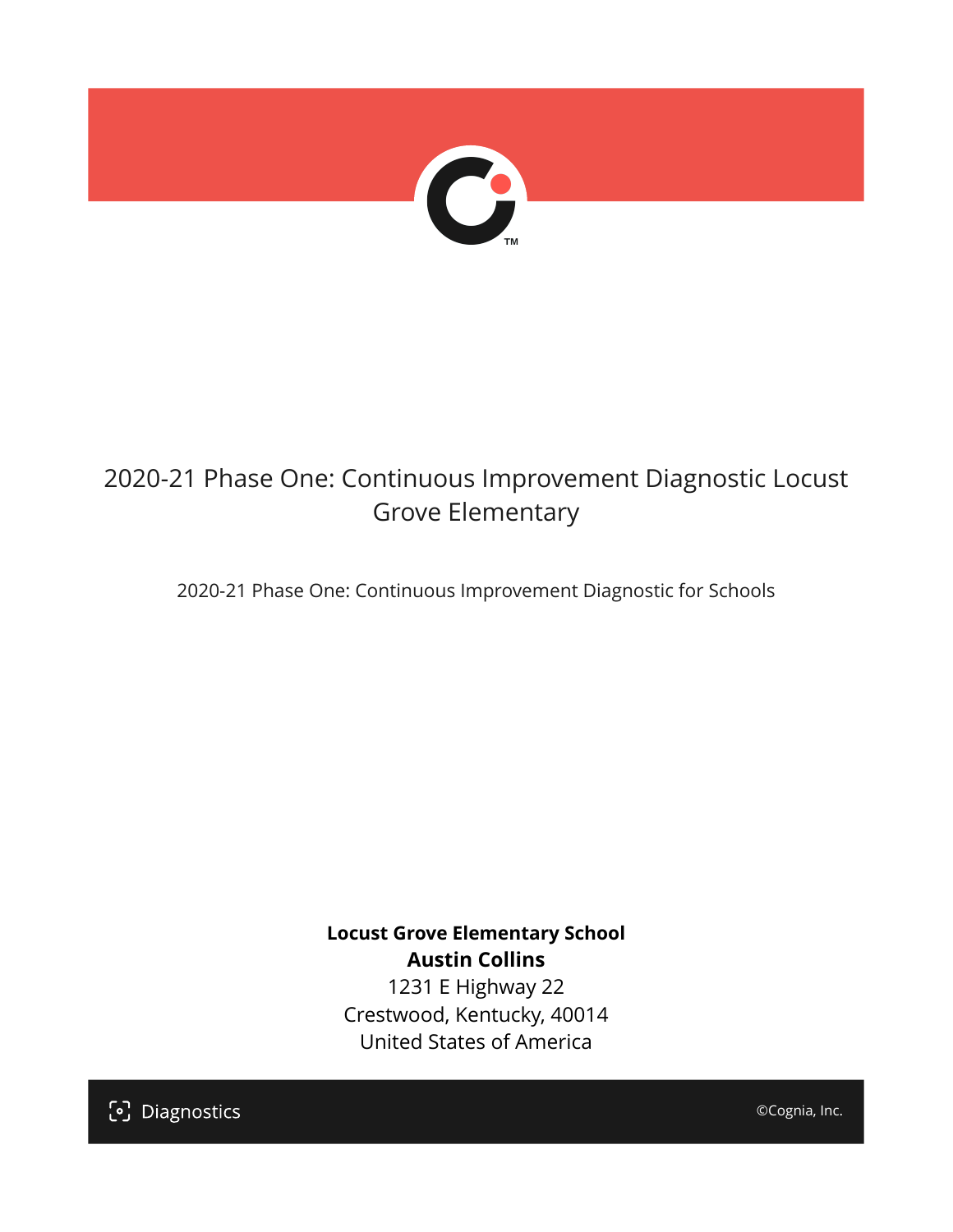2020-21 Phase One: Continuous Improvement Diagnostic for Schools - 2020-21 Phase One: Continuous Improvement Diagnostic

Locust Grove Elementary - Generated on 01/12/2021

Locust Grove Elementary School

## **Table of Contents**

[2020-21 Phase One: Continuous Improvement Diagnostic for Schools](#page-2-0)[3](#page-2-0)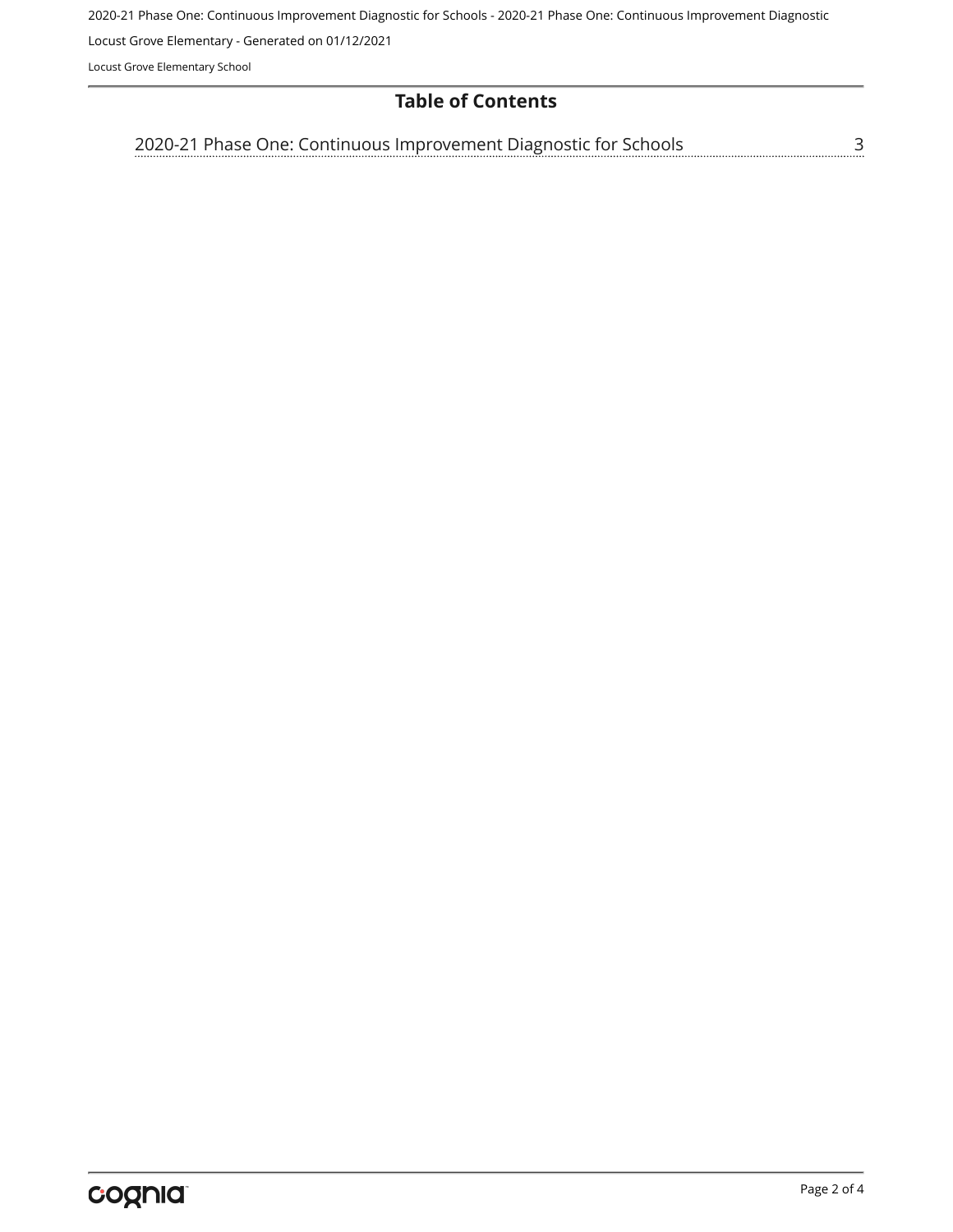2020-21 Phase One: Continuous Improvement Diagnostic for Schools - 2020-21 Phase One: Continuous Improvement Diagnostic Locust Grove Elementary - Generated on 01/12/2021 Locust Grove Elementary School

# <span id="page-2-0"></span>**2020-21 Phase One: Continuous Improvement Diagnostic for Schools**

. The **Comprehensive School Improvement Plan or CSIP** is defined as a *plan developed by the school council, or successor, and charter schools with the input of parents, faculty, and staff, based on a review of relevant data that includes targets, strategies, activities, and a time schedule to support student achievement and student growth, and to eliminate gaps among groups of students.*

The comprehensive school and district improvement plan process is outlined in 703 KAR 5:225. The requirements included in the administrative regulation are key components of the continuous improvement process in Kentucky and ultimately fulfillment of school, district, and state goals under the Kentucky State Plan as required by the Every Student Succeeds Act (ESSA).

While the regulation outlines a timeline for compliance purposes, the plan itself is a strategic and proven approach to improve processes and to ensure students achieve. The timeline for the school's 2020-21 diagnostics is as follows:

#### **Phase One: August 1 - October 1**

• Continuous Improvement Diagnostic for Schools

#### **Phase Two: October 1 - November 1**

- The Needs Assessment for Schools
- School Assurances
- School Safety Report

#### **Phase Three: November 1 - January 1**

- Comprehensive School Improvement Plan
- Executive Summary for Schools
- Closing the Achievement Gap Diagnostic for Schools
- Professional Development Plan for Schools

#### **Phase Four: January 1 - December 31**

• Progress Monitoring

## *As principal of the school, I hereby commit to implementing continuous improvement processes with fidelity to support student achievement and student growth and to eliminate achievement gaps among groups of students.*

Please enter your name and date below to certify.